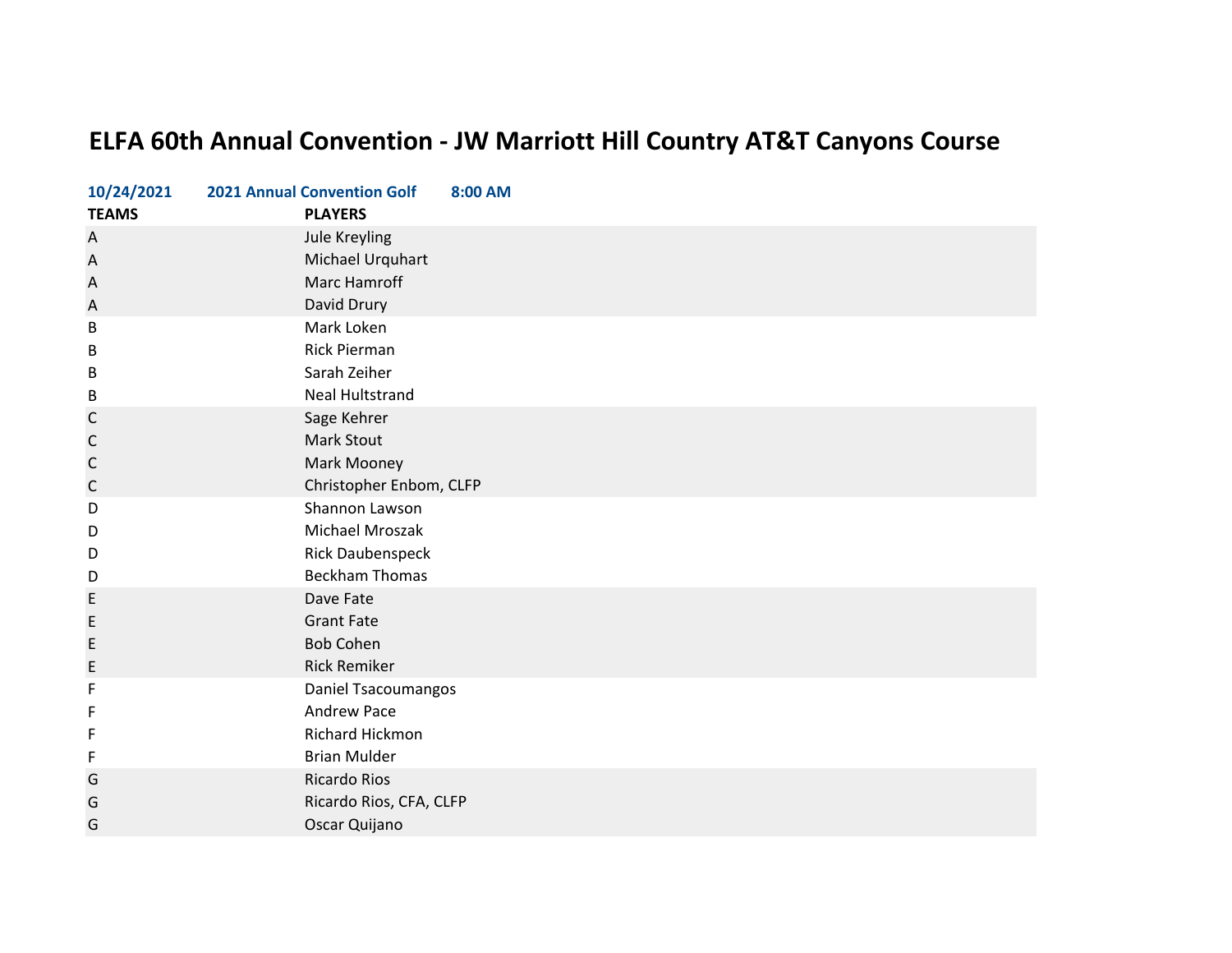| G            | <b>Gregory Gac</b>                            |
|--------------|-----------------------------------------------|
| H            | Erik Anderson                                 |
| H            | Ashley Smith                                  |
| H            | Brent Hall, CLFP                              |
| H            | <b>Adrian Hebig</b>                           |
| <b>I</b>     | Peter Pabon                                   |
| $\mathbf{I}$ | Hugh Swandel                                  |
| I            | Joel Robinson                                 |
| $\vert$      | Keith Wiencek                                 |
| J            | RJ Grimshaw                                   |
|              | <b>Allen Snelling</b>                         |
| J            | Jesse Johnson                                 |
| J            | Terey Jennings, CLFP                          |
| К            | <b>Micheal Smith</b>                          |
| К            | <b>Jack McGinnity</b>                         |
| К            | Eli Sethre                                    |
| К            | Michael Hammon                                |
| L            | <b>Ernest Tsorvas</b>                         |
| L            | <b>Todd Glickstern</b><br><b>Matthew Hand</b> |
|              |                                               |
| L            | <b>William Perry</b><br>Frank Costanza        |
| M<br>M       | Andy Hall                                     |
| M            | <b>Chad Palmer</b>                            |
| ${\sf M}$    | Jeffrey Rudin                                 |
| $\mathsf{N}$ | Wade Whitenburg                               |
| $\mathsf{N}$ | John Heist                                    |
| N            | <b>Tracy Larsen</b>                           |
| N            | Martha McGuire                                |
| O            | Gregory Winchester                            |
| $\mathsf{O}$ | Karthik Viswanathan                           |
| $\mathsf{O}$ | <b>Edward Hetherington</b>                    |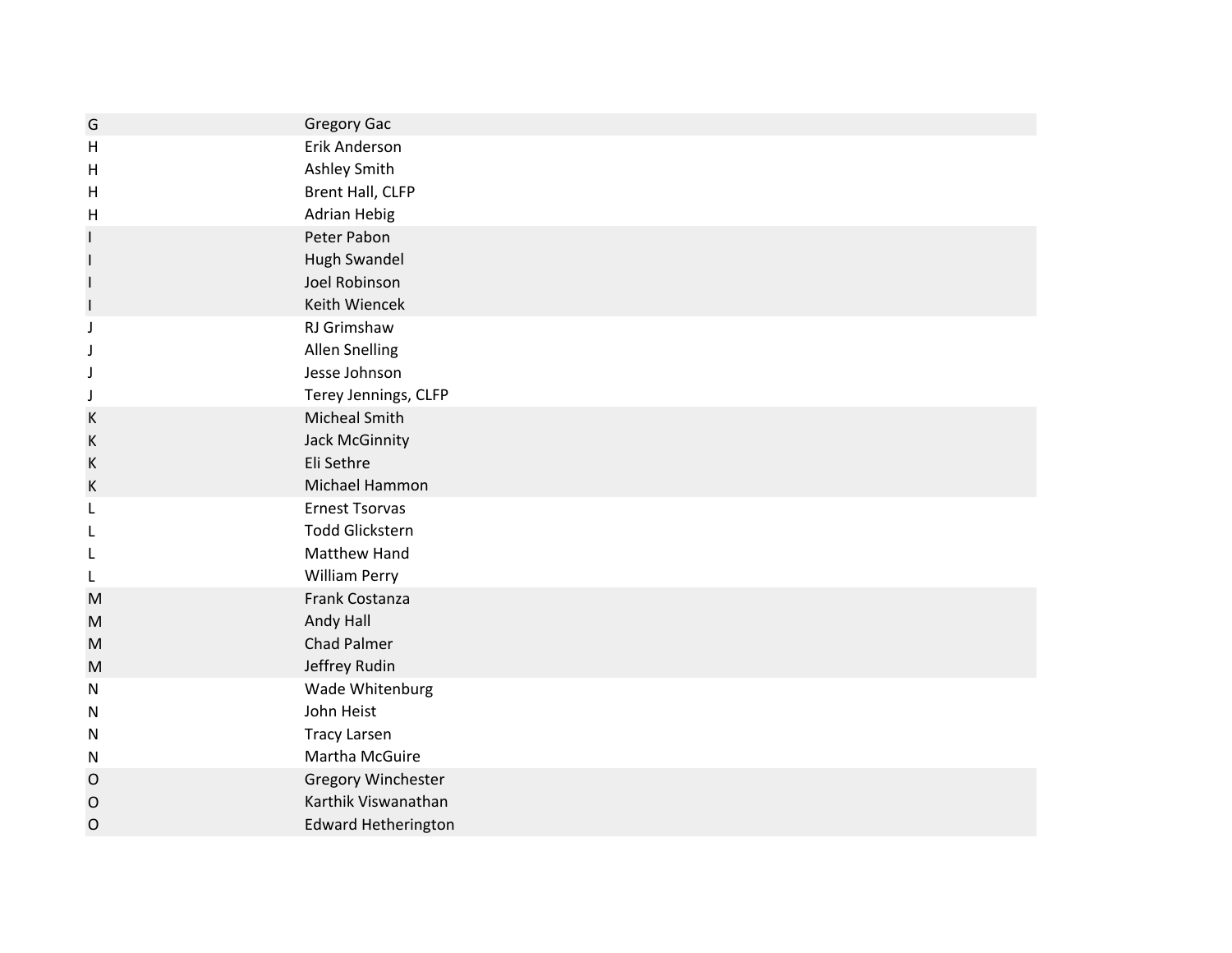| $\circ$     | <b>Steve Grosso</b>    |
|-------------|------------------------|
| P           | Michael Morin          |
| P           | <b>Brian Dunlap</b>    |
| P           | <b>Brian Madison</b>   |
| P           | <b>William Bullock</b> |
| Q           | Bob Rinaldi, CLFP      |
| Q           | Robert Boyer, CLFP     |
| Q           | Adam Peterson          |
| Q           | Paul Fogle, CLFP       |
| ${\sf R}$   | Zack Marsh, CLFP       |
| ${\sf R}$   | Julie Marsh            |
| R           | Susan Carol            |
| ${\sf R}$   | Ryan Dierker           |
| S           | Jerome Baker           |
| S           | Willis Kleinjan        |
| $\sf S$     | Adam Niedermeier       |
| $\sf S$     | <b>Kelly Geiger</b>    |
| Τ           | John Sinodis           |
| Τ           | Jeffrey Teucke         |
| Τ           | Tony Sedlacek, CLFP    |
| $\mathsf T$ | Andrew Alper           |
| $\sf U$     | Christopher Pagano     |
| U           | Jonathan Albin         |
| U           | Kevin Ronan            |
| $\sf U$     | <b>Thomas Ficca</b>    |
| $\vee$      | <b>Ryan Brodley</b>    |
| V           | <b>Turner Parlin</b>   |
| V           | Michael Mousdale       |
| $\vee$      | James Minnis           |
| W           | Ken McCullough         |
| W           | Jeffery Sugg           |
| W           | Jerilyn Nicholsen      |